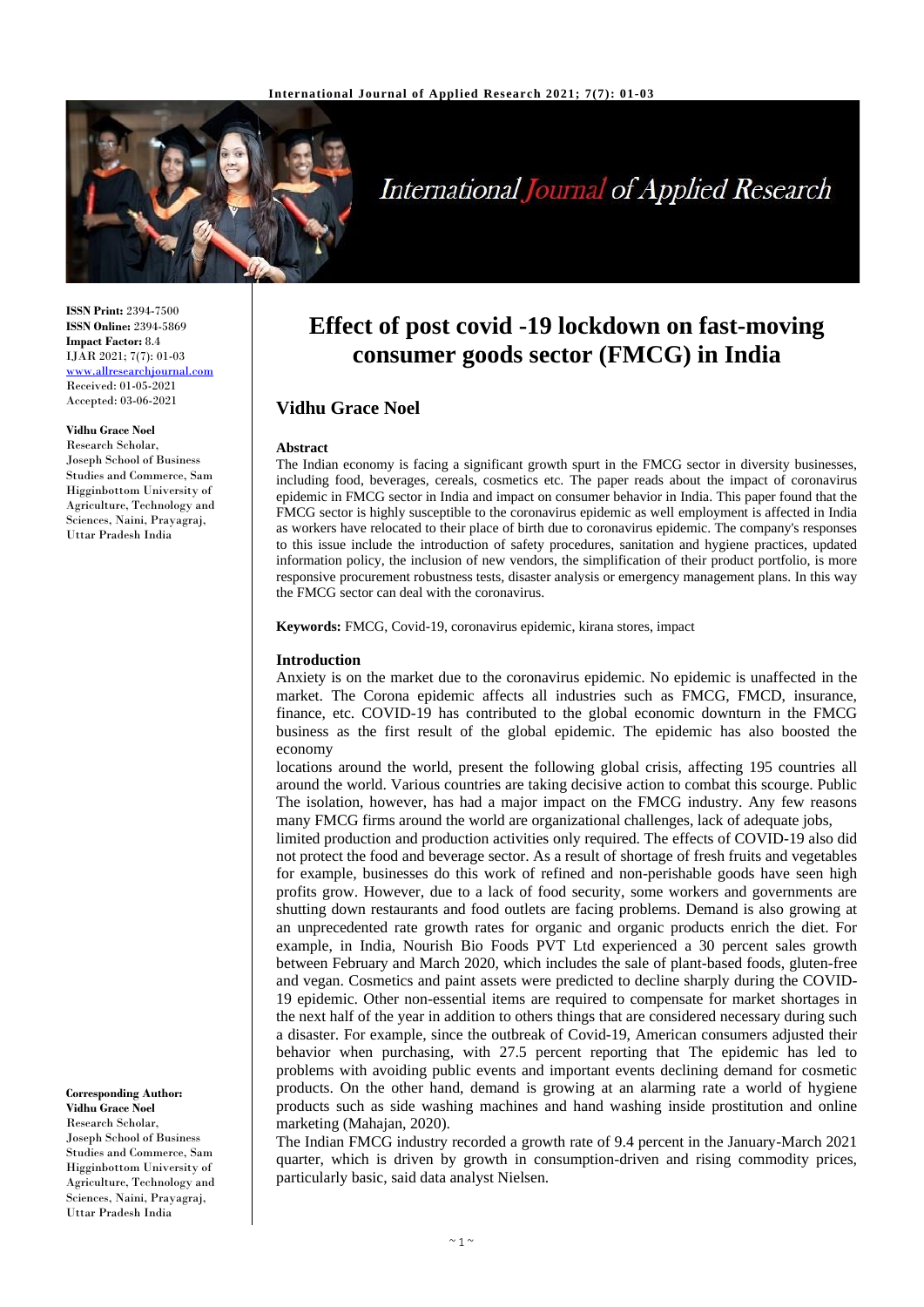The domestic market continued to operate at strong growth of 14.6 percent during this period and municipal markets registered positive growth after two quarters.

Rise of Fast Moving Consumer Goods (FMCG) market post covid -19 Fast market growth for Fast Moving Consumer Goods (FMCG) from traditional trading channels exceeded double-digit, while e-commerce growth slowed to onequarter for the January-March quarter.

"The FMCG industry in India has experienced a growth rate of 9.4 percent in the last quarter of March 2021 after a 7.3 percent growth in the previous quarter (October-December 2020), over the same quarter of last year," said FMCG Summary Q1 2021 released by the NielsenIQ Retail Intelligence team.

Commenting on it, NielsenIQ South Asia Leader Dadanshu Ray said: "This is underpinned by the basics, the important non-eating and leisure activities.

However, he also warned that the start of the second quarter could bring new things, as the situation is strong across the country.

"Now that the reopening has re-emerged, and with the increase in delivery for the last few miles, the e-commerce channel will continue to be strong," he said.

According to the report, major cities registered positive growth of 2.2 percent in the January-March quarter after two-thirds of the decline compared to last year.

"Rural markets continue to build up growth momentum which grew by 14.6 percent in the Mar quarter after 14.2 percent growth which posted in the December quarter," he said.

In addition, Nielsen is expecting the best rain this season, making it the third consecutive year for rural people to rejoice.

This has had a significant impact on the income of agricultural families and kept rural sentiment rising.

In addition, rural centric schemes such as large-scale MGNREGA cuts, wage increases and MSP increases in essential crops have played a major role in keeping FMCG use in rural markets intensified.

"We have also seen large and medium-sized companies return to Rural India, he added.

Commenting on the increase in consumption for the quarter of January-March, Nielsen said it was similar to food and non-eating The food basket has gained momentum from rising prices - especially in basic categories such as edible fats and blended tea.

Consumption growth has been proven at certain stages in the non-basic food sectors such as Biscuits, Coffee, Cheese, Ketchup due to increased domestic consumption.

"There are green shoots in the human care sector coming back while the Snacking and Impulse Foods basket keeps road growth," he said.

On the other hand, the basket of Non-Foods categories saw a dip in standard prices.

"This is due to the increase in the contribution of large packages to the consumer basket and the increase in consumer promotions in the categories of Essential Home Care and Personal Care," it said.

Fast moving consumer goods companies (FMCG) are switching to online distribution Fast moving consumer goods companies (FMCG) are switching to online distribution as Kirana stores carry the heavy burden of Covid-19. About 13 percent of the kirana closed in April in March, data from the Bizom trading platform shows.

The trend is expected to improve in May, as the combined problem of unloading and supply and coronavirus-infected kirana workers seriously harms the business. India saw a dramatic increase in Covid-19 cases in April and May when the country was hit by a second wave of disease.

The majority of key operators, including retailers and distributors, have contributed to the spread of the virus, prompting many to close stores, or temporarily. Companies say they see traditional trading coming back in the next few months. However, many are committed to performing their e-commerce activities, responding to the growing digital acceptance and second line of defense to address the distribution of FMCG.

Industrial estimates suggest that online as a percentage of sales of FMCG companies affected 8-9 percent in a few firms compared to 5-6 percent in the past few months. Last year, online as a percentage of sales stood at 3 percent.

"The internet is the most important thing to us," said Mohit Malhotra, chief executive officer (CEO), Dabur India. "As part of the overall sales, online donation has affected 9 percent of us. We see this as a growing trend, created in part by many Covid waves, "he said.

In a recent call to investors, Marico's Managing Director and CEO Saugata Gupta said they had seen an online channel contribute 10-12 percent to the company's business by 2024 from 8% now. The online channel incorporates Marico's ecommerce functionality and specific customer-specific programs.

Growing changes to the internet are highlighted in a recent report by OkCredit, a network of applications aimed at making computers of small and medium-sized enterprise computers, including kiranas. The network says it has seen a 6 percent decline in active offline customers in stores in March-April in February, as consumers move online. The trend could escalate in the coming months, OkCredit said, if companies do not move forward to help their trading partners.

"Small and small businesses are bearing the brunt," said Harsh Pokharna, founder and CEO, OkCredit. "For some, cash flow has been severely affected and some consumers have moved online," he said.

Hindustan Unilever chairman and MD Sanjiv Mehta said small shops would continue to be digitally linked.

"Ordinary trading of the future will be different today. Smaller stores will continue to be connected. They will embrace the science of marketing to keep it relevant. Our job will be for the promoters - to connect them digitally, to help them with their variety and inventory, so that small traders can increase their return on investment, "he said.

Pokharna says the decline in online retail sales has slowed somewhat in the second wave compared to the first Covid wave, as small businesses have learned the importance of digital adoption. Even though from the beginning, the brand was good, he said, in the market that Covid had promoted.

### **Conclusion**

This paper studies the impact of coronavirus on FMCG and consumer behavior. In the interests of customers, companies and economic structures, we are faced with a different concept switch when some firms will speed up while others will slow down. An epidemic like this opens our eyes to human weakness, a few times all of the struggle for survival. As the lockdown got over the FMCG industry rose by 9.8% in the first quarter of 2021 ad it is being shifted from kirana